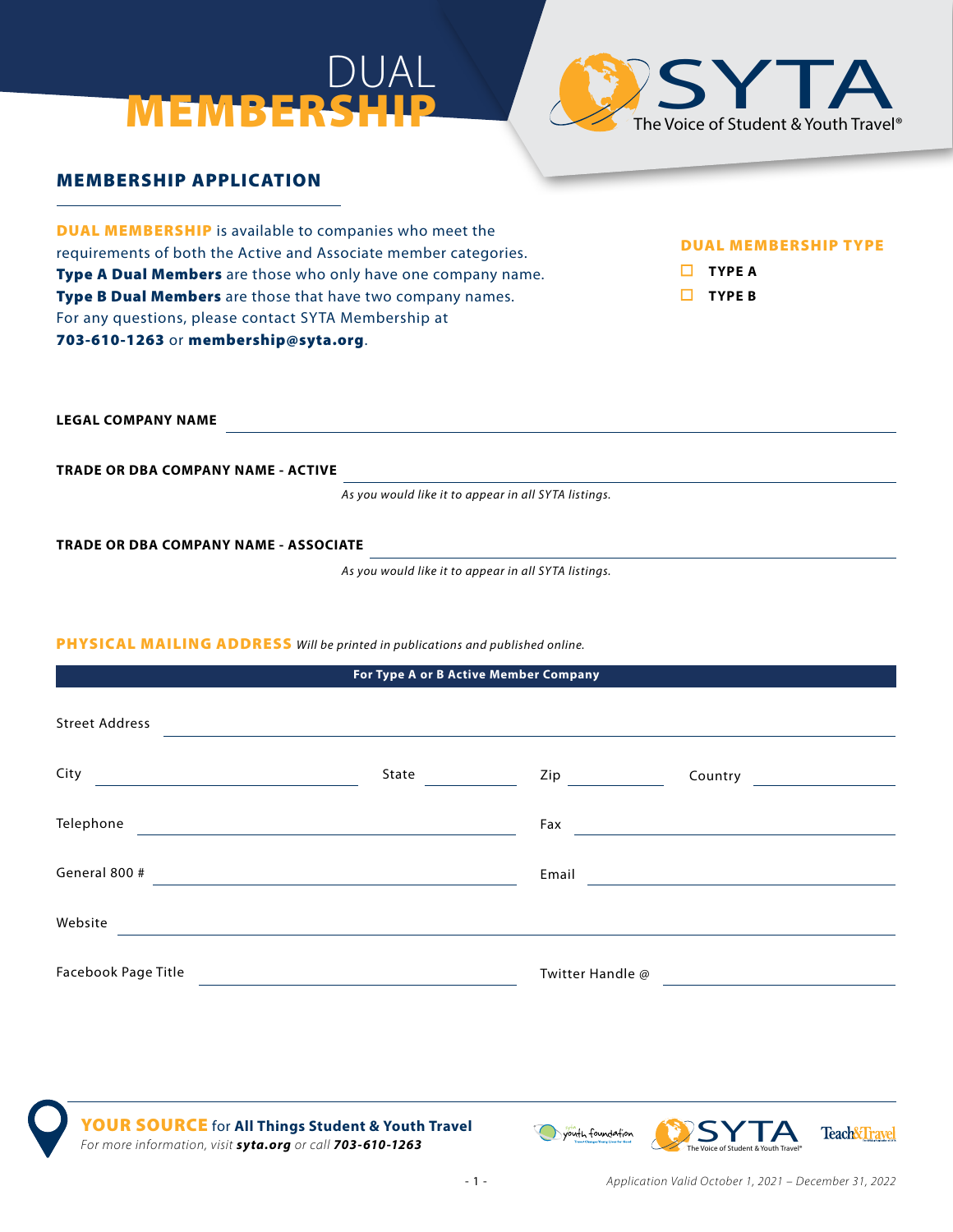## PHYSICAL MAILING ADDRESS *Will be printed in publications and published online.*

|                                                                         | For Type B Associate Member Company                                                                                   |                                                                    |                                              |  |
|-------------------------------------------------------------------------|-----------------------------------------------------------------------------------------------------------------------|--------------------------------------------------------------------|----------------------------------------------|--|
| Street Address                                                          |                                                                                                                       |                                                                    |                                              |  |
| City<br><u> 1980 - Johann Barn, mars an t-Amerikaansk kommunister (</u> | State <u>___</u>                                                                                                      | Zip                                                                |                                              |  |
| Telephone                                                               | the control of the control of the control of the control of the control of the control of                             | Fax                                                                |                                              |  |
| General 800 #                                                           | <u> 1989 - Jan Sterlinger, skriuwer fan it ferskearre fan it ferskearre fan it ferskearre fan it ferskearre fan i</u> |                                                                    | Email <u>Communication and Communication</u> |  |
| Website                                                                 |                                                                                                                       |                                                                    |                                              |  |
| Facebook Page Title                                                     |                                                                                                                       | Twitter Handle @<br><u> 1989 - Andrea State Barbara, poeta esp</u> |                                              |  |
|                                                                         |                                                                                                                       |                                                                    |                                              |  |

**COMPANY DESCRIPTION** *Please provide a 25-50 word company description to be used in the SYTA membership directory.*

**For Type A or B Active Member Company**

**COMPANY DESCRIPTION** *Please provide a 25-50 word company description to be used in the SYTA membership directory.*

**For Type B Associate Member Company**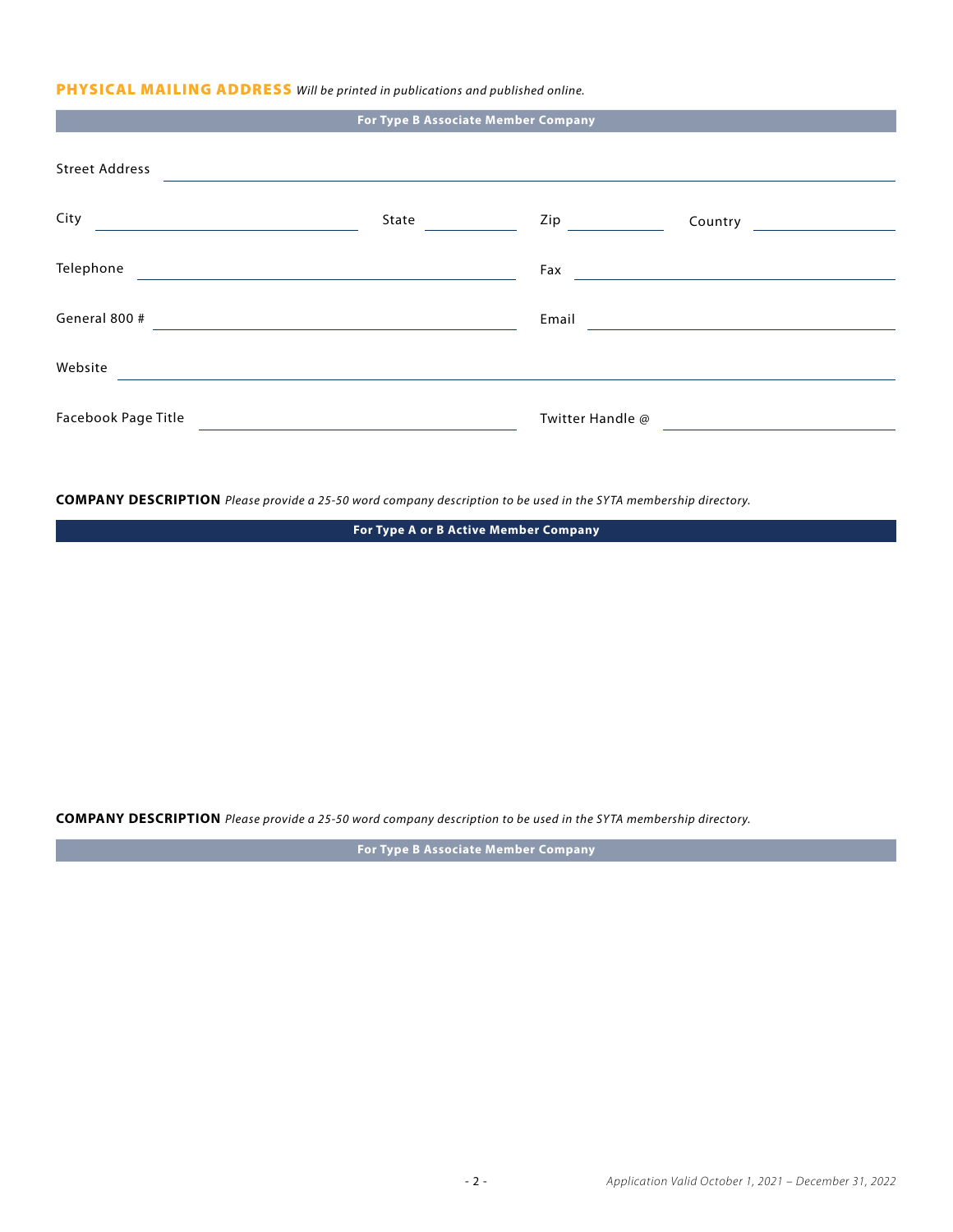#### REFERRAL

| <b>REFERRAL NAME I was referred by:</b> |       |  |
|-----------------------------------------|-------|--|
|                                         |       |  |
| Company Name                            | Email |  |

#### ACTIVE MEMBERSHIP REQUIREMENTS **October 1, 2021 - December 31, 2022**

*Please confirm that your company fulfills these requirements by checking the box. \*Students are defined as less than 26 years of age.*

#### **Please confirm the following:**

- П Your company has been in business for a minimum of one year *(required).*
- $\Box$  Your company actively engages in the business of conducting or arranging student and youth travel, please include company brochure, tour itinerary or website address.
- $\Box$  Your company's principals have never been convicted (or otherwise found guilty or pleaded no contest) of any offense involving fraud, deception, breach of trust, child abuse, or any felony.
- $\Box$  Your company's principals have not declared bankruptcy in the past five years.
- $\Box$ Your company complies with all laws, rules and regulations in your country and is duly qualified and licensed to do business in each jurisdiction that requires such qualification or licensing.
- $\Box$  Your company is currently able to meets its financial obligations and has no reasonable expectation that it will not be able to meet its financial obligations or become financially insolvent during the 12 months following the date this application is filed.
- Your company has a minimum of one of the following: established mailing address, P.O. box, website and/or social media site. П
- Your company complies with all laws, regulations, and licensing requirements applicable to the operation of your business. п.

#### REQUIRED BUSINESS DOCUMENTATION *Please provide a copy of each with your application.*

- □ Your company maintains Professional Liability and/or Errors and Omissions insurance.
- $\Box$ Your company maintains Commercial General Liability insurance.
- You must submit a document establishing the company as a legal entity. Documents accepted are: US W-9, Certificate of П. Organization/Incorporation, Articles of Incorporation or similar documentation based on country where business is located.
- $\Box$  You must submit the name of (1) business reference from the tourism industry.

Reference Name

Company Phone **Phone** Phone **Phone** Phone **Phone** Phone **Phone** Phone **Phone** Phone **Phone**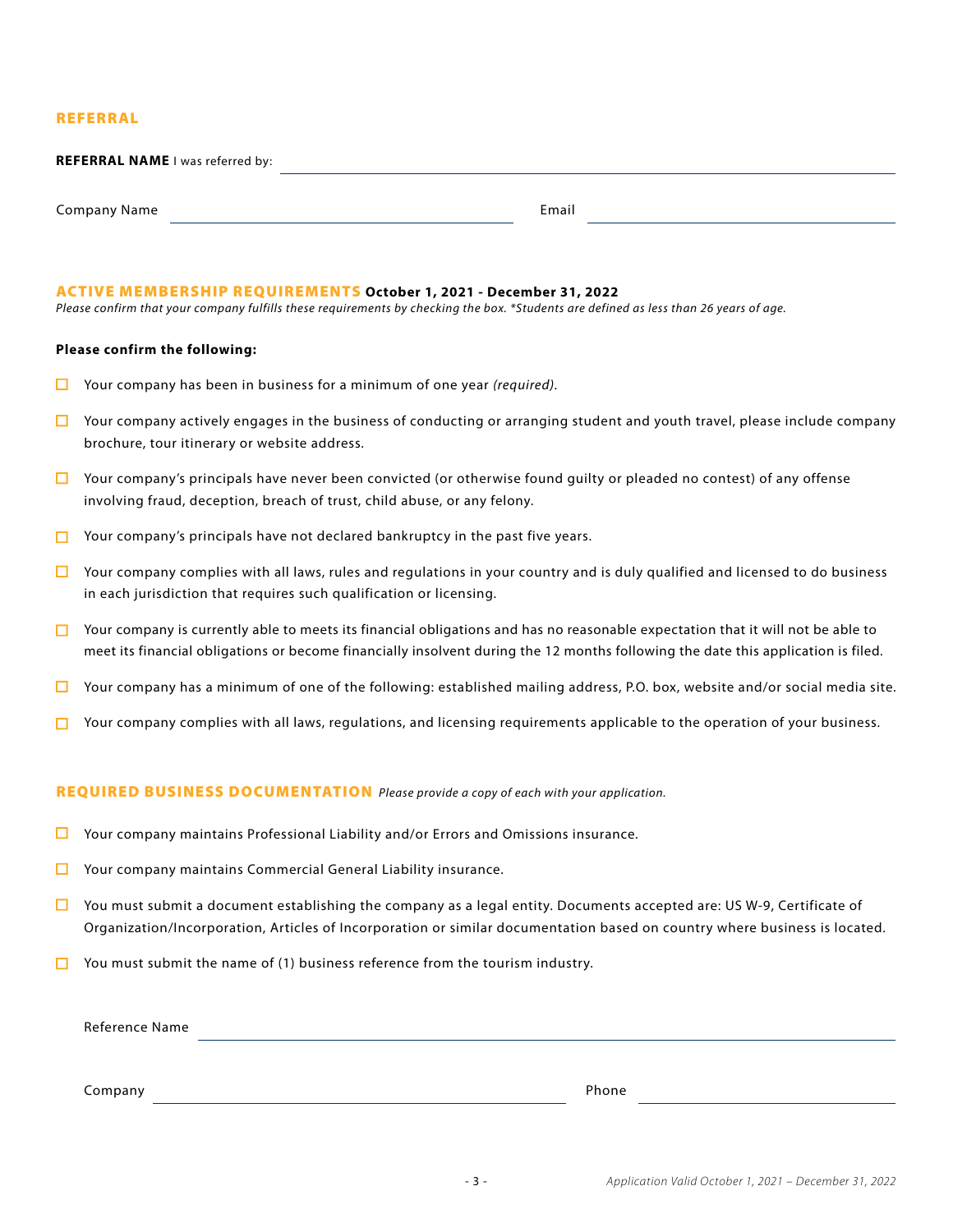## COMPANY MEMBER TYPE (SEE LIST BELOW) *Please select one (1) member type that best fits your company.*

## **For Type A or B Associate Member Company**

## **ASSOCIATE ORGANIZATION TYPE**

| □ | <b>Advertising Agency</b>             | ш | Historic Sights & Neighborhood | Recreation                      |
|---|---------------------------------------|---|--------------------------------|---------------------------------|
| □ | Airlines/Flights                      | ш | Hotel/Hostels/Lodging          | Restaurant/Meals                |
|   | <b>Art Galleries</b>                  |   | Insurance                      | Retail                          |
|   | Association                           |   | Local Sightseeing              | Technology                      |
|   | <b>Attractions</b>                    |   | Media                          | Theater - Broadway/Off Broadway |
|   | Camp                                  |   | <b>Meeting Facilities</b>      | Theater - Dinner                |
|   | Communications                        |   | Museum                         | Theater - Entertainment         |
| ப | Consulting                            | ш | National Parks/State Parks     | Theme/Water/Amusement Park      |
| ш | Convention & Visitors Bureau/         | ப | Overnight Supervision          | Transportation                  |
|   | Corporation                           |   | Performance Venue              | <b>Travel Agents</b>            |
| ш | Cruise                                | ப | Performing Arts Organization   | Other:                          |
| ப | <b>Destination Management Service</b> |   | Pro Sports                     |                                 |
|   | Entertainment                         |   | <b>Railroads</b>               |                                 |
|   | Festival                              |   | <b>Receptive Operator</b>      |                                 |
|   |                                       |   |                                |                                 |

## ASSOCIATE MEMBERSHIP REQUIREMENTS *Please provide a copy of each with your application.*

- $\Box$  My company has an established mailing address.
- $\Box$  My company has been in business a minimum of one year since the company was incorporated.
- $\Box$  You must submit a document establishing the company as a legal entity. Documents accepted are: US W-9, Certificate of Organization/Incorporation or Articles of Incorporation.
- $\Box$  You must submit the name of (1) business reference from the tourism industry.

Reference Name **Name** 

**Company** Phone **Phone**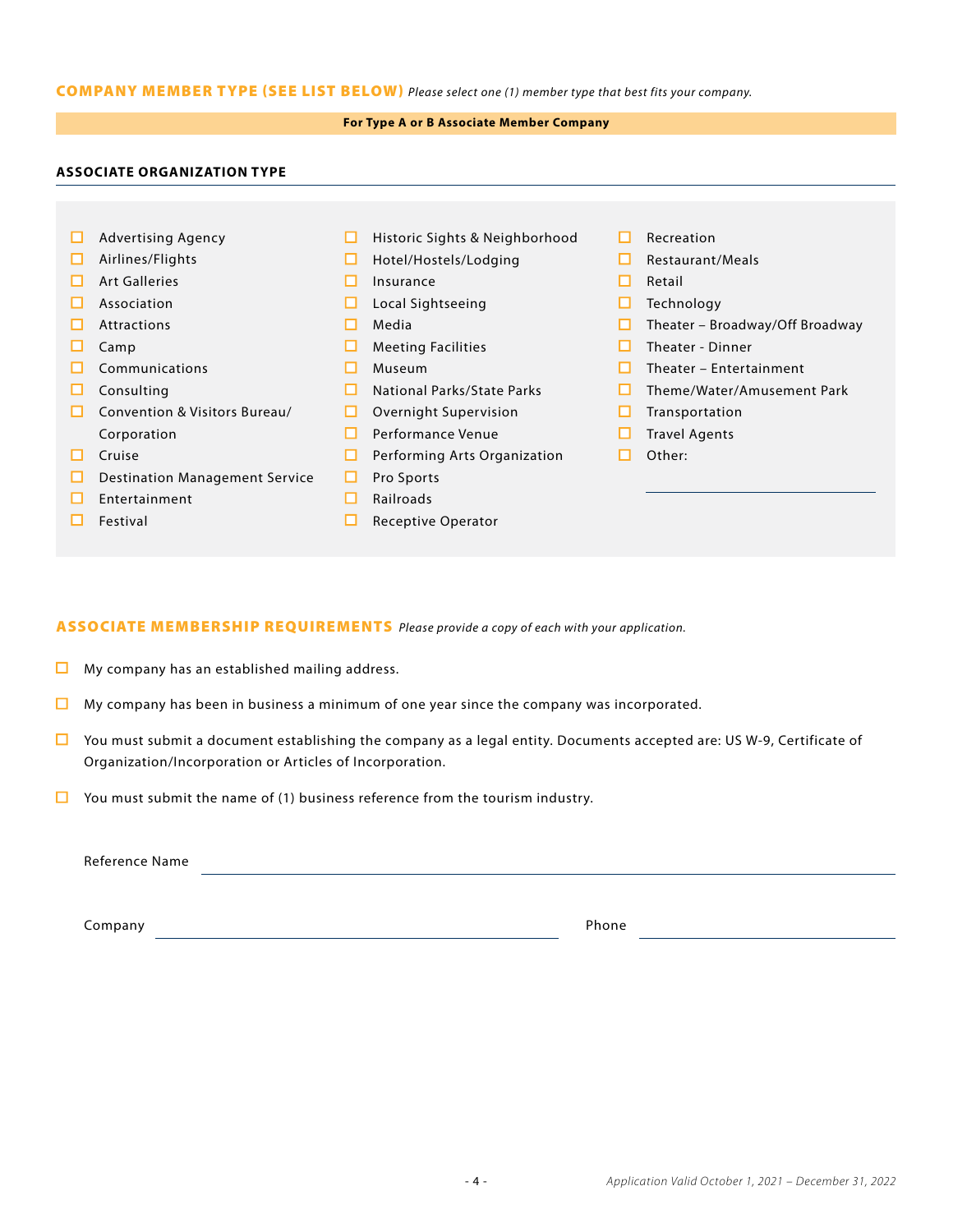#### PLEASE INITIAL ALL BELOW

I understand that SYTA reserves the right at any time to ask for documentation to support any statements made in the membership application and the renewal application. Failure to supply any such documentation in a timely manner may lead to the rejection of an application or any other appropriate action by the SYTA Board of Directors.

I have read and agree to comply with the SYTA Code of Ethics (*listed below*).

 $\mathscr{I}$   $\blacksquare$  I agree to maintain good financial standing with SYTA.

## SYTA'S CODE OF ETHICS

#### **Honesty and Integrity**

SYTA members shall conduct business in a manner reflecting honesty, honor and integrity.

#### **Truth in Advertising**

SYTA members shall be accurate and truthful in representing products and services in all offerings, advertisements, and promotions.

#### **Disclosure**

SYTA members shall disclose in writing to the contracted party all terms, conditions, inclusions and policies of the agreed-to services.

#### **Commitment to Satisfaction**

SYTA members shall strive to resolve all disputes and concerns between its company and its clients.

#### **Professional Conduct**

SYTA members shall conduct their business activities in a professional manner with the general public.

#### **Compliance with Law**

SYTA members shall conduct their business in compliance with all applicable state/province and country laws and regulations.

#### **Pledge of Loyalty**

SYTA members shall pledge loyalty to the Association and agree to pursue and support its objectives.

#### MEMBERSHIP PLEDGE

By my signature on this application, I certify that all statements made herein are true and accurate and I agree to abide by the SYTA Code of Ethics and made every attempt to meet the requirements of the membership criteria. I certify that my company has an established mailing address. **I understand that I have 60 days from the date my application is received at the SYTA office to complete the application process, and that my company is not entitled to a refund of membership dues if the membership application process is not completed for any reason.** Once my application packet is complete, it will be forwarded to the Board of Directors for review and action. I also certify that I have the authorization to sign on behalf of this organization. Note: The membership runs from one full year from date of application.

Signature Date Date of the Date of the Date of the Date of the Date of the Date of the Date of the Date of the Date of the Date of the Date of the Date of the Date of the Date of the Date of the Date of the Date of the Dat

*Digital signatures are acceptable and legally binding.*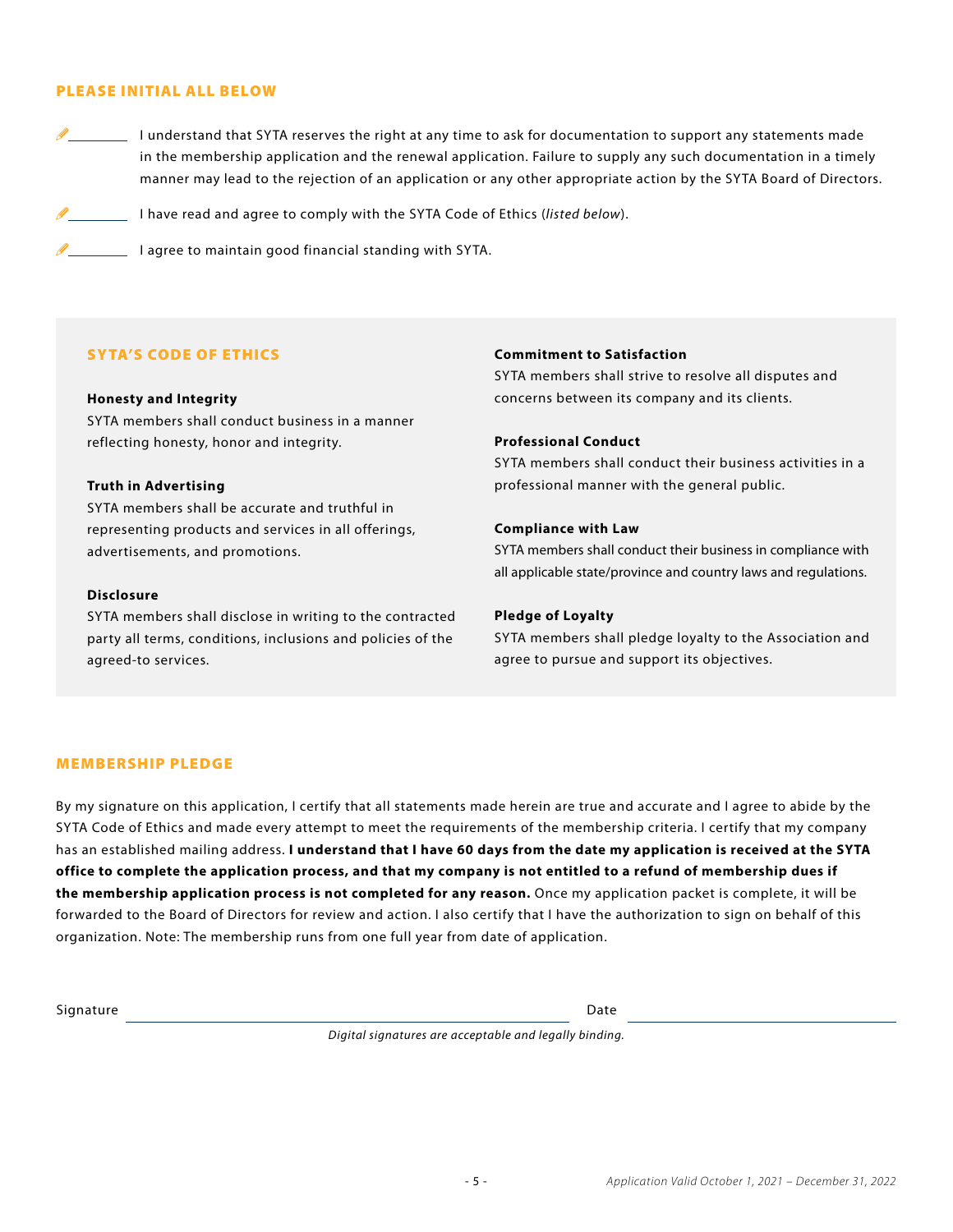## LIST OF ALL COMPANY CONTACTS WHO SHOULD RECEIVE BENEFITS *As you would like it to appear in all SYTA listings.*

| <b>Primary Contact</b> | Title |  |
|------------------------|-------|--|
| Email                  | Phone |  |

## ADDITIONAL CONTACTS *Add the following staff to receive SYTA membership benefits.*

**PRIMARY CONTACT** *Listed in the directory and serve as the "Designated Representative" for your company.*

| <b>Contact Name</b>                                                                                                                         | Title<br><u>and the state of the state of the state of the state of the state of the state of the state of the state of th</u> |
|---------------------------------------------------------------------------------------------------------------------------------------------|--------------------------------------------------------------------------------------------------------------------------------|
| Email                                                                                                                                       | Phone                                                                                                                          |
| <u> 1989 - Johann John Stone, markin sanat a shekara ta 1989 - An tsarat a shekara ta 1989 - An tsarat a shekara</u>                        | <u> 1989 - Jan Stein Stein Stein Stein Stein Stein Stein Stein Stein Stein Stein Stein Stein Stein Stein Stein S</u>           |
| <b>Contact Name</b><br><u> 1980 - Jan Stein Stein Stein Stein Stein Stein Stein Stein Stein Stein Stein Stein Stein Stein Stein Stein S</u> | Title <u>__________________</u>                                                                                                |
| Email                                                                                                                                       | Phone                                                                                                                          |
| <u> 1980 - Johann Barbara, martxa alemaniar a</u>                                                                                           |                                                                                                                                |
| <b>Contact Name</b>                                                                                                                         | Title                                                                                                                          |
|                                                                                                                                             |                                                                                                                                |
| Email                                                                                                                                       | Phone                                                                                                                          |
| <b>Contact Name</b>                                                                                                                         | Title                                                                                                                          |
|                                                                                                                                             |                                                                                                                                |
| Email<br><u> - Andreas Andreas Andreas Andreas Andreas Andreas Andreas Andreas Andreas Andreas Andreas Andreas Andreas And</u>              | Phone                                                                                                                          |
| <b>Contact Name</b>                                                                                                                         | Title                                                                                                                          |
| <u> 1980 - Johann John Stone, markin fizik eta idazlearia (h. 1980).</u>                                                                    |                                                                                                                                |
| Email                                                                                                                                       | Phone                                                                                                                          |